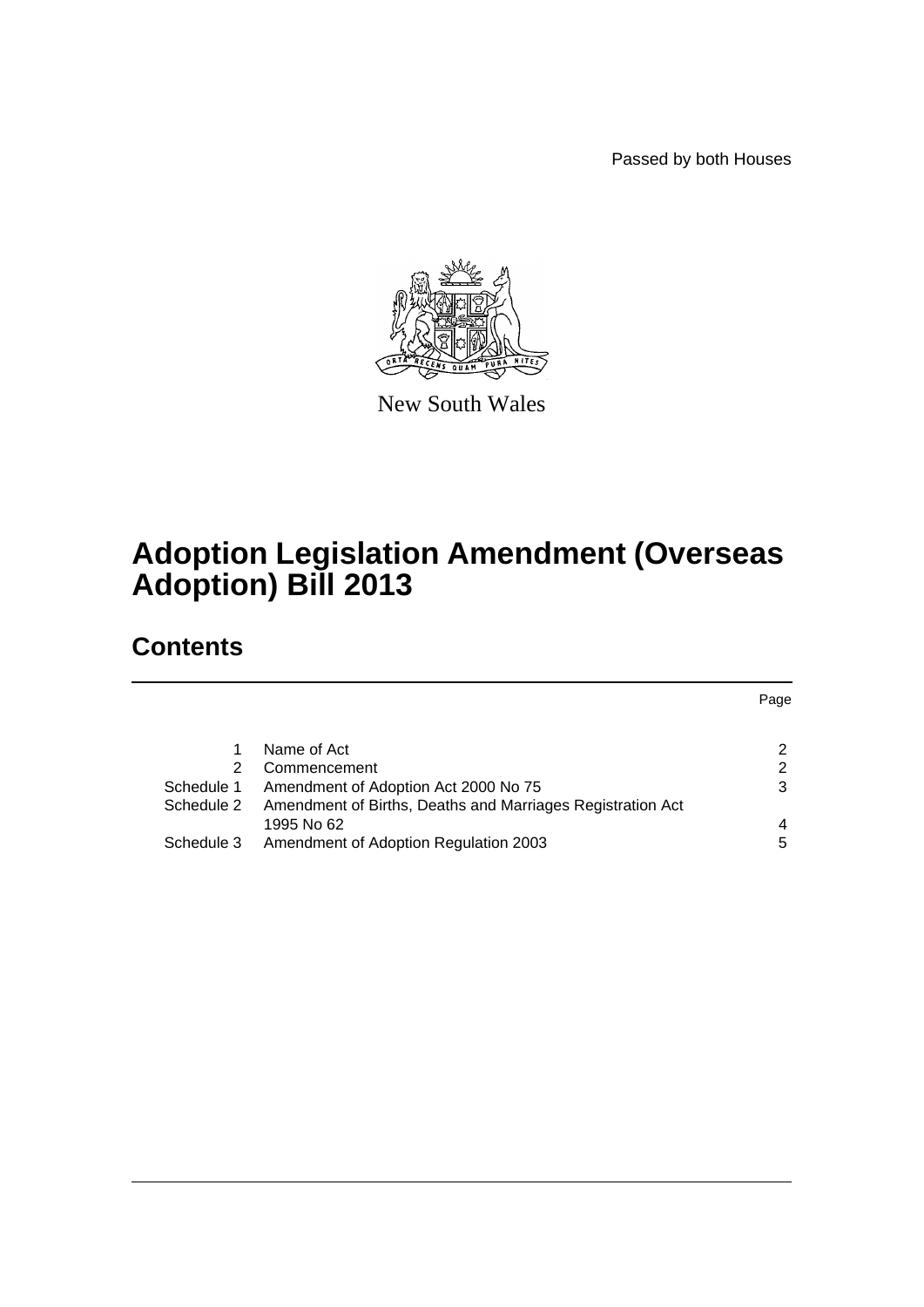*I certify that this public bill, which originated in the Legislative Assembly, has finally passed the Legislative Council and the Legislative Assembly of New South Wales.*

> *Clerk of the Legislative Assembly. Legislative Assembly, Sydney, , 2013*



New South Wales

# **Adoption Legislation Amendment (Overseas Adoption) Bill 2013**

Act No , 2013

An Act to amend the *Adoption Act 2000*, the regulations under that Act and the *Births, Deaths and Marriages Registration Act 1995* in relation to the registration of adoptions granted in foreign countries.

*I have examined this bill and find it to correspond in all respects with the bill as finally passed by both Houses.*

*Assistant Speaker of the Legislative Assembly.*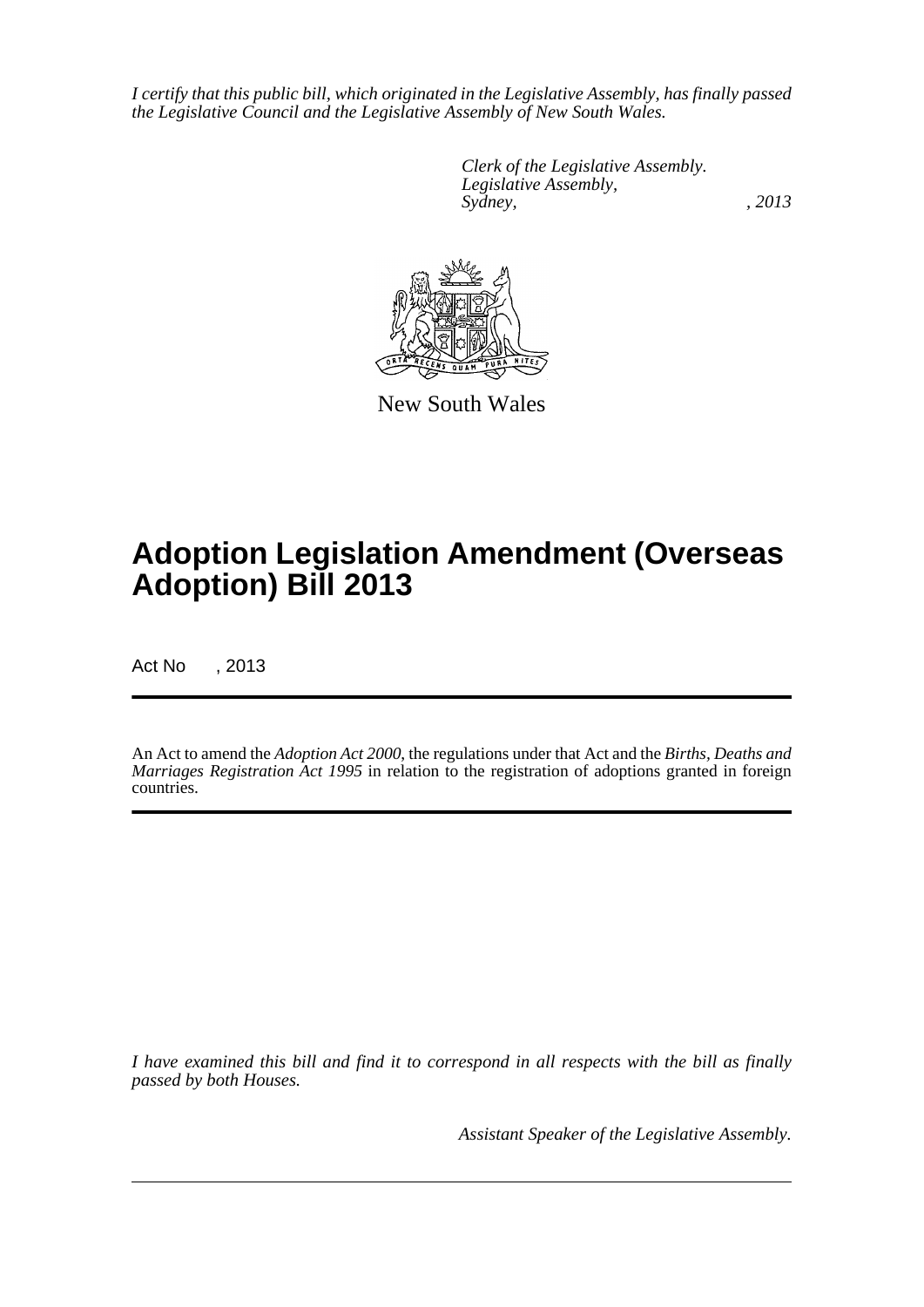### <span id="page-2-0"></span>**The Legislature of New South Wales enacts:**

#### **1 Name of Act**

This Act is the *Adoption Legislation Amendment (Overseas Adoption) Act 2013*.

#### <span id="page-2-1"></span>**2 Commencement**

This Act commences on the date of assent to this Act.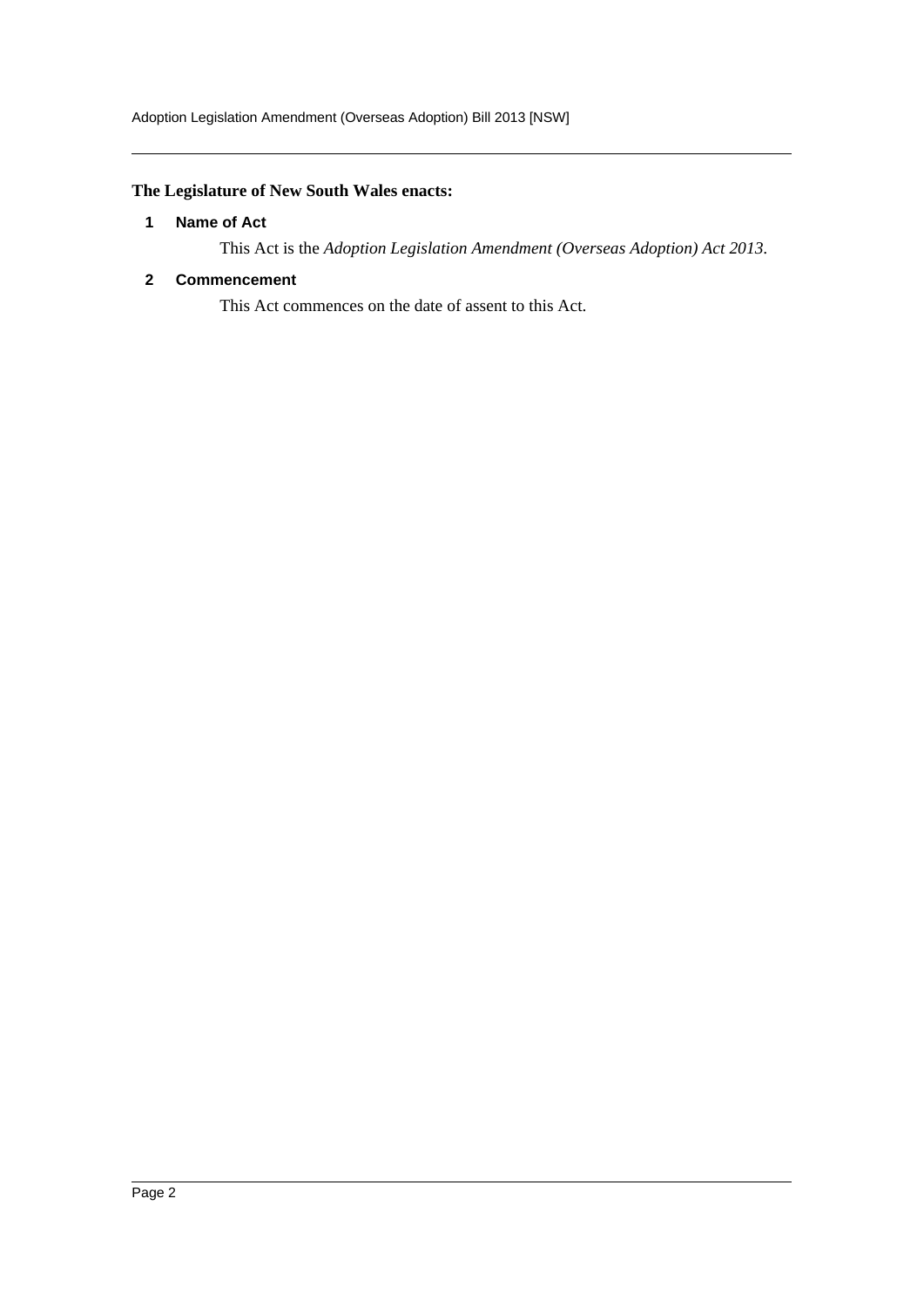## <span id="page-3-0"></span>**Schedule 1 Amendment of Adoption Act 2000 No 75**

#### **[1] Section 130A**

Insert after section 130:

#### **130A Functions of Director-General in relation to overseas adoptions**

- (1) The Director-General must give the Registrar a record of an adoption that is recognised under section 108 or 113 if the adoption was organised by or under the authority of the Director-General.
- (2) The record given to the Registrar must contain the information and particulars prescribed by the regulations and must be accompanied by a copy of the adoption compliance certificate issued for the adoption.
- (3) The Director-General may require the adoptive parent or adoptive parents of an adopted child, or the adopted child if the child has attained the age of 18 years, to provide the Director-General with such information or documents relating to the adoption or the identification of the adopted child as the Director-General may reasonably require.
- (4) The Director-General is not required to give the Registrar a record of an adoption under this section (and the Registrar is not required to register the adoption under the *Births, Deaths and Marriages Registration Act 1995*) if the Director-General is not able to ascertain the information and particulars that the record is required to contain.

#### **[2] Schedule 3 Savings, transitional and other provisions**

Omit clause 1 (1). Insert instead:

(1) The regulations may contain provisions of a savings or transitional nature consequent on the enactment of this Act or any Act that amends this Act.

#### **[3] Schedule 3**

Insert at the end of the Schedule with appropriate Part and clause numbering:

### **Part Provision consequent on enactment of Adoption Legislation Amendment (Overseas Adoption) Act 2013**

#### **Birth certificates for recognised foreign country adoptions**

- (1) Section 130A extends to an adoption granted before the commencement of that section (so as to require the giving of a record in respect of such an adoption to the Registrar) but only if a written request for the record to be given is made to the Director-General by:
	- (a) the adoptive parent or adoptive parents of the child, or
	- (b) if the child has attained the age of 18 years—the child.
- (2) The amendments made by the *Adoption Legislation Amendment (Overseas Adoption) Act 2013* to the *Births, Deaths and Marriages Registration Act 1995* extend to an adoption that was granted before the commencement of section 130A of this Act if the Director-General gives a record under that section to the Registrar in respect of the adoption.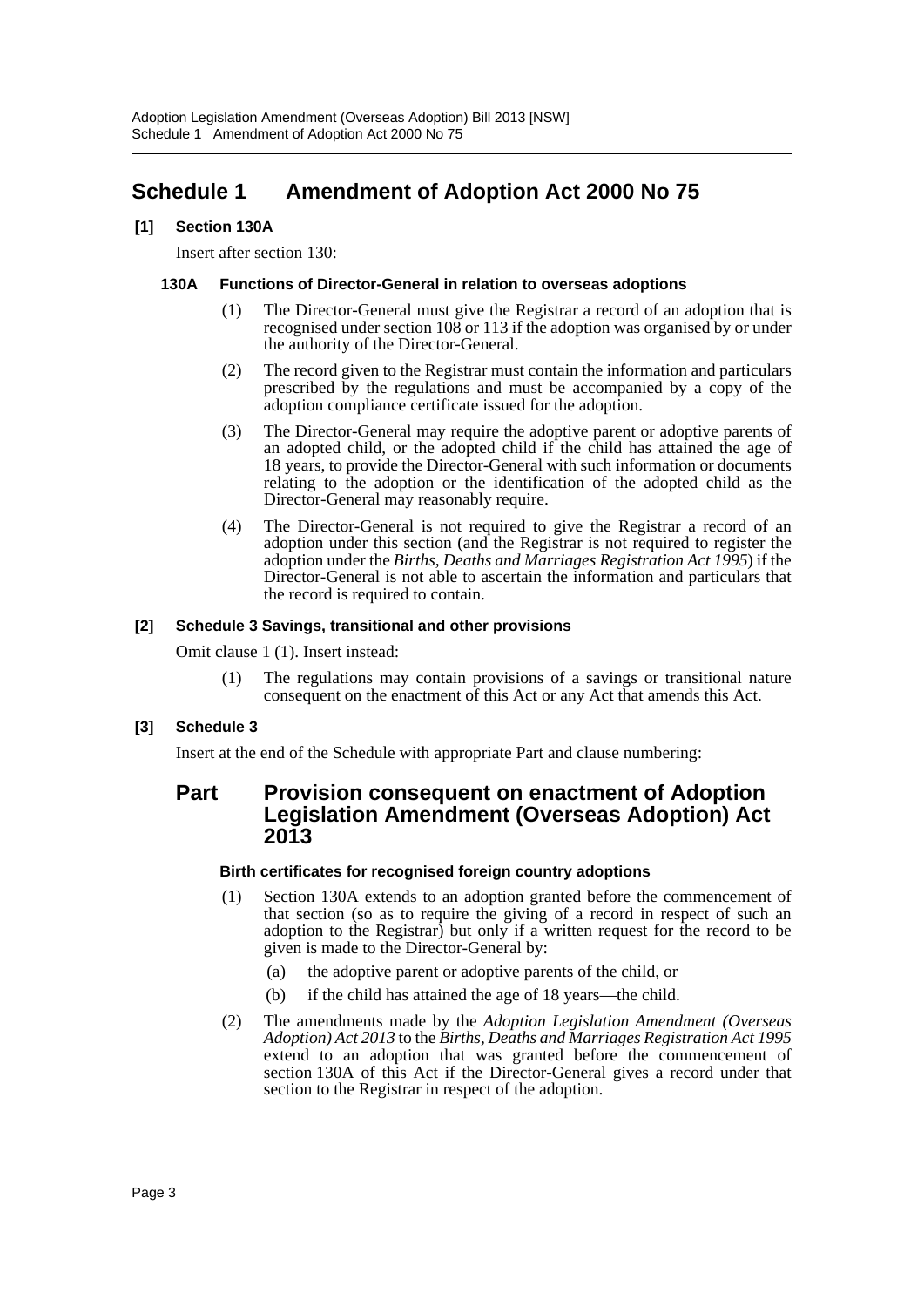### <span id="page-4-0"></span>**Schedule 2 Amendment of Births, Deaths and Marriages Registration Act 1995 No 62**

#### **[1] Section 23 Duty to register adoptions**

Insert "or recognised foreign adoption order" after "State adoption order" in section 23 (1).

#### **[2] Section 23 (3)**

Insert in alphabetical order:

*recognised foreign adoption order* means an adoption of a child that is recognised under section 108 or 113 of the *Adoption Act 2000* but only if the adoption was organised by or under the authority of the Director-General of the Department of Family and Community Services.

#### **[3] Section 23 (3)**

Omit "order under section 117" from the definition of *State adoption order*.

Insert instead "declaration under section 117".

#### **[4] Section 25 Record of adoption or discharge of adoption to be noted in birth registration**

Omit "section 130 or 132" from section 25 (2). Insert instead "Chapter 7".

#### **[5] Section 49 Issue of certificate**

Omit "section 130 or 132" from section 49 (4). Insert instead "Chapter 7".